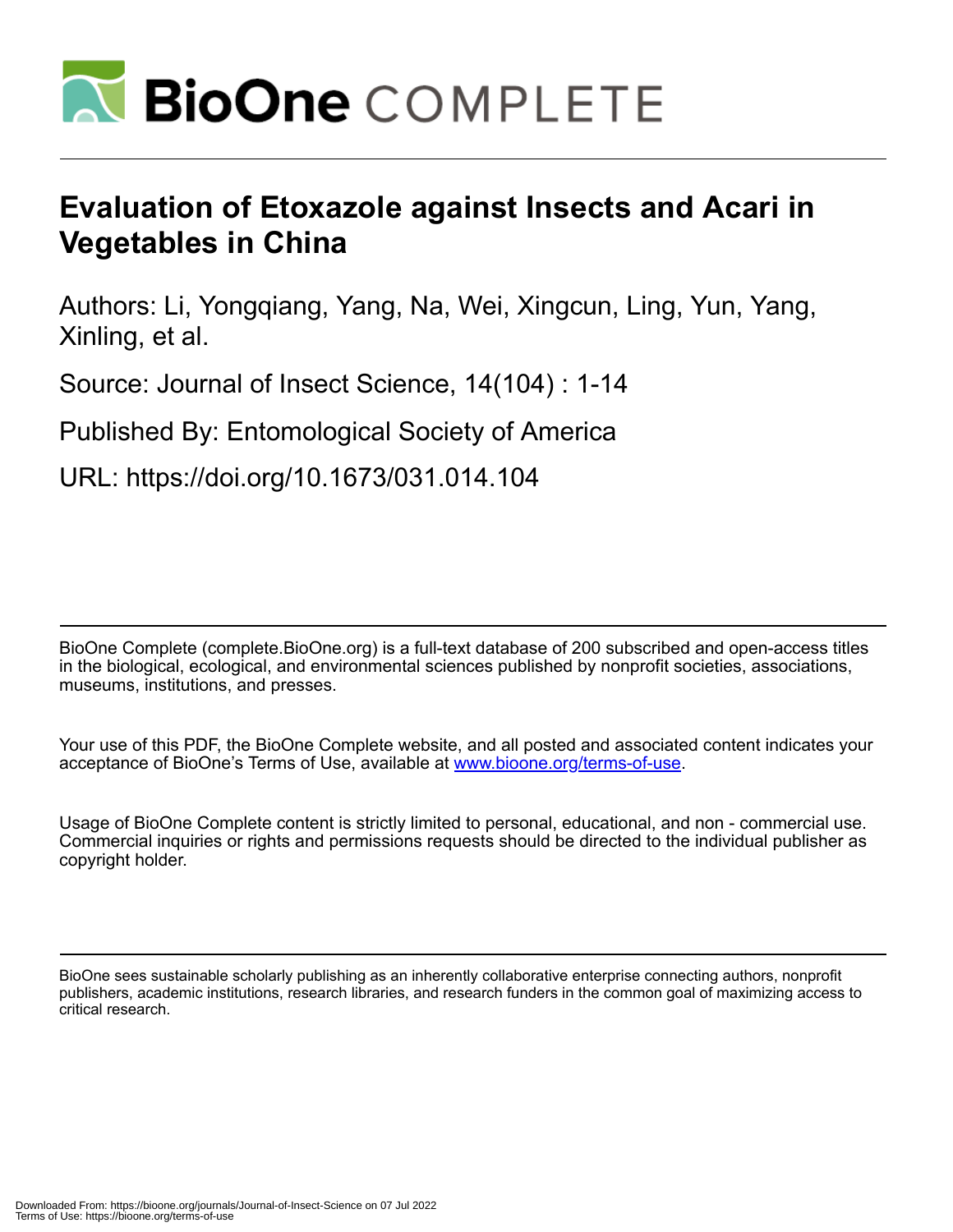

## **Evaluation of etoxazole against insects and acari in vegetables in China**

Yongqiang Li<sup>1,2</sup>, Na Yang<sup>2</sup>, Xingcun Wei<sup>2</sup>, Yun Ling<sup>1</sup>, Xinling Yang<sup>1a</sup>, and Qingmin Wang<sup>2b</sup>

Key Laboratory of Pesticide Chemistry and Application, MOA, Department of Applied Chemistry, College of Science, China Agricultural University, People's Republic of China <sup>2</sup>State Key Laboratory of Elemento-Organic Chemistry, Institute of Elemento-Organic Chemistry, Nankai University, People's Republic of China

## **Abstract**

Etoxazole, 2-(2,6-difluorophenyl-4-[4-(1,1-dimethylethyl)-2-ethoxy-phenyl]-4,5-dihydrooxazole, an organofluorine chitin synthesis inhibitor, was assayed for its bioactivities against several major insect and acarus pests and compared to several other pesticides: two chitin synthesis inhibitors, hexaflumuron and chlorfluazuron; a pyrethroid, permethrin; an organophosphate, acephate; a carboximide, hexythiazox; and a tetrazine, clofentezine. The  $LC_{50}$  of etoxazole was calculated using probit analysis of the concentration-dependent mortality data against susceptible and resistant strains of the beet armyworm, *Spodoptera exigua* (Hübner) (Lepidoptera: Noctuidae); diamondback moth, *Plutella xylostella* L. (Plutellidae); bean aphid, *Aphis craccivora* Koch (Hemiptera: Aphididae); and carmine spider mite, *Tetranychus cinnabarinus* (Boisduval) Boudreaux (Trombidiformes: Tetranychidae). The resistant strains were found to be resistant against all tested pesticides except etoxazole. The bioactivity of etoxazole was many times that of the other tested insecticides and acaricides widely used in vegetable crops in China. On the basis of our research, etoxazole can be expected to be extensively used on vegetable crops in China.

**Abbreviations: DMSO**, dimethyl sulfoxide; **EC**, emulsifiable concentrate **Keywords:** bioactivity, insect growth regulator. susceptible strain, resistant strain, acaricide/insecticide alternative **Correspondence:** <sup>a</sup> yangxl@cau.edu.cn, b wangqm@nankai.edu.cn **Editor:** T.-X. Liu was editor of this paper. **Received:** 13 August 2012 **Accepted:** 23 January 2013 **Published:** 1 August 2014 **Copyright:** This is an open access paper. We use the Creative Commons Attribution 3.0 license that permits unrestricted use, provided that the paper is properly attributed. **ISSN:** 1536-2442 | Vol. 14, Number 104

#### **Cite this paper as:**

Li Y, Yang N, Wei X, Ling Y, Yang X, Wang Q. 2014. Evaluation of etoxazole against insects and acari in vegetables in China. *Journal of Insect Science* 14(104). Available online: http://www.insectscience.org/14.104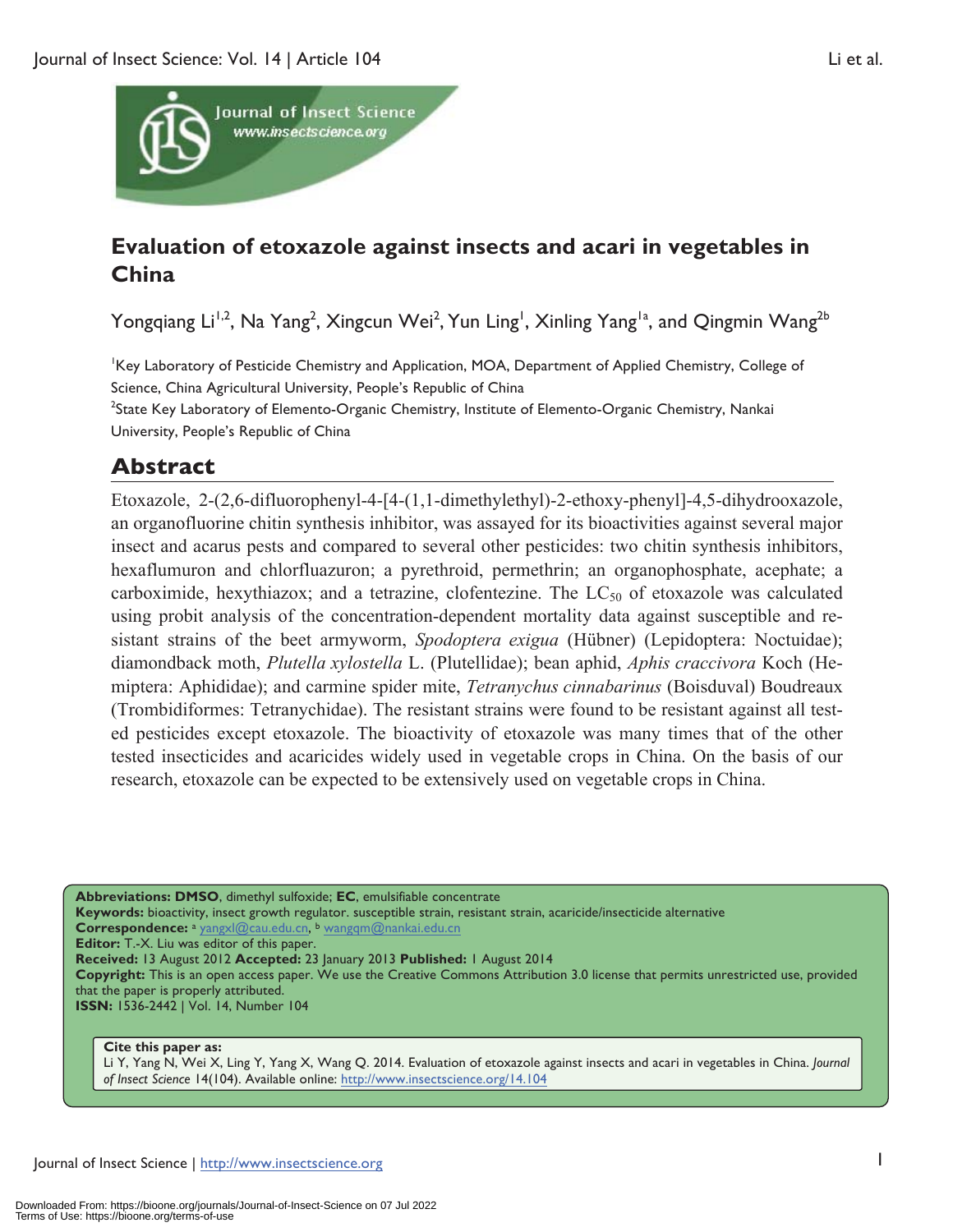#### **Introduction**

Vegetables are a leading economic crop, and insects and acari have important impacts on yield and quality. In recent years, many new physical and biological control methods have been developed that favor the environment and beneficial organisms, such as biological control organisms, organic insecticides, and physical and horticultural activities. At present, due to restrictions imposed on agricultural and economic development, developing and applying new chemical insecticides and acaricides are still major measures for coping with insect and acari damage in vegetable production systems in China. However, the toxicity of chemical insecticides and acaricides is a primary drawback, as they are a hazard to the environment, human health, and beneficial organisms. Insects and acari have developed resistance to many pesticides because pesticides with a similar mechanism on targets were used repeatedly. Insect growth regulators are designed and synthesized to take advantage of unique aspects of development compared to other organisms (Verloop et al. 1977; Oberlander et al. 1998), which makes them safe to nontargets, highly friendly to the environment, and selective for insects and acari. Therefore, IGRs have been developed in recent years by researchers throughout the world (Qian 1996; Yang et al. 1999).

Etoxazole (Figure 1) was produced by Sumitomo Chemical in 1998 and developed as a new-generation insecticide and acaricide (Hi-



rose et al. 1996; Yagi et al. 2000; Suzuki et al. 2001, 2002; Tisdell et al. 2004). Etoxazole (trade name: Baroque Flowable; molecular mass of 359.42) is a white, free-flowing, crystalline powder that can be dissolved very easily in general organosolvents such as ethyl acetate, dimethylbenzene, tetrahydrofuran, cyclohexanone, acetone, and alcohol. Evaluation of its toxicity and behavior in the environment was done for the Standing Committee on the Food Chain and Animal Health belonging to the European Commission Health & Consumer Protection Directorate-General in 2004 (Kyprianou 2005). Etoxazole is known as a biofriendly pesticide alternative to carbamates, organochlorines, and other acaricides and insecticides, the uses of which are strictly limited and even prohibited in some cases.

The mechanism of action of etoxazole (inhibition of the moulting process during insect and mite development) is similar to that of benzoylphenylureas (Lee et al. 2004; Nauen et al. 2006; Asahara et al. 2008; Sun et al. 2008), a class of insecticides known to interfere with chitin biosynthesis. However, benzoylphenylureas as insect growth regulators have some shortcomings, such as a quite narrow spectrum of efficacy only on Lepidoptera and a high acute toxicity to non-target insects (Sun et al. 2009).

The rotational application of compounds with different modes of action in order to prevent or delay the rapid development of resistance is one of the major techniques used in resistance management strategies. The nervous system is the most commonly targeted site of the current main pesticides against insects and acari, and so far, little cross-resistance between them and etoxazole has been reported. Although it has been almost ten years since etoxazole was publicly introduced in 1994 and launched in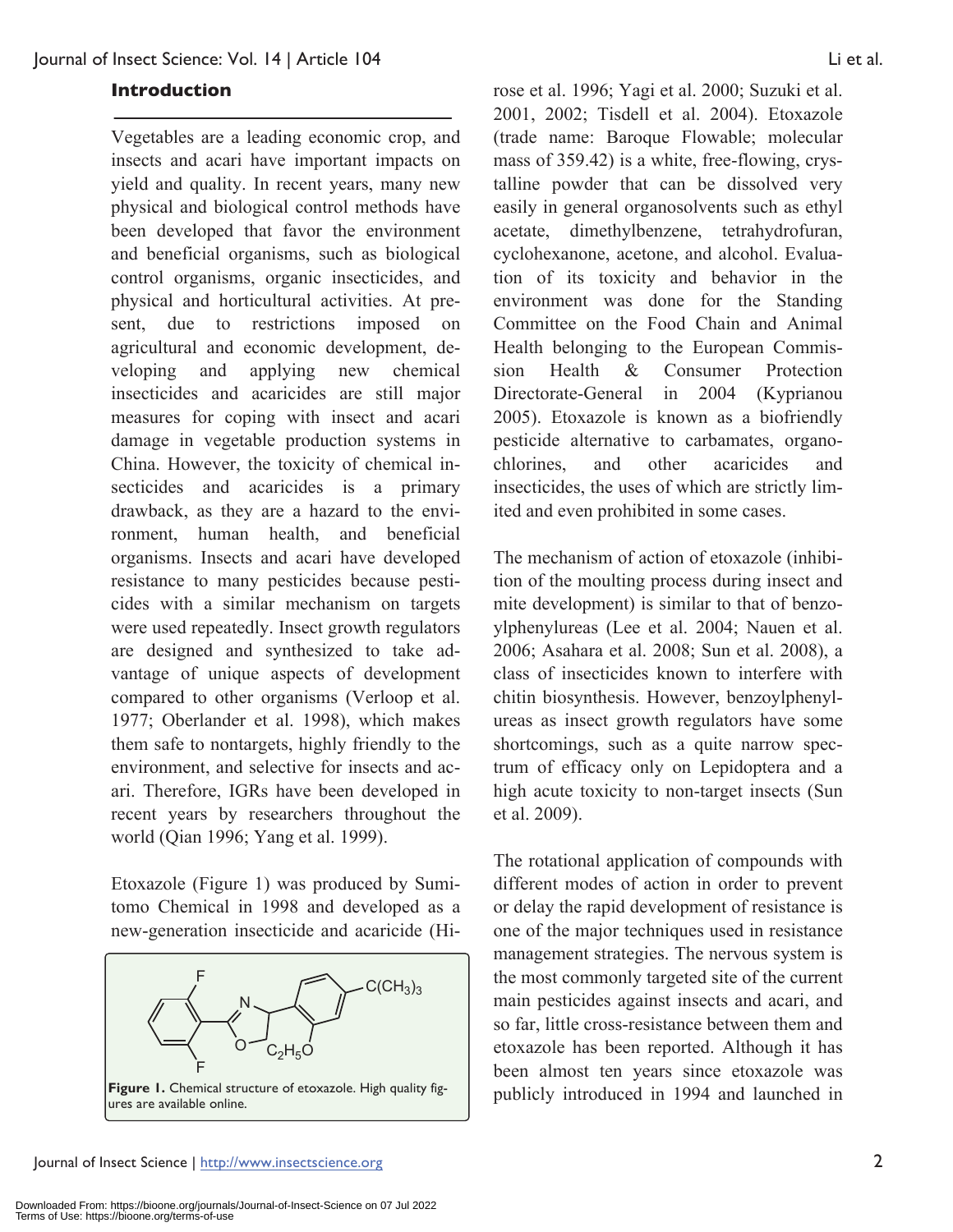1998 as an acaricide/insecticide, its insecticidal and acaricidal activities have not yet been evaluated in detail (Ishida et al. 1994). Moreover, its bioactivity against pesticideresistant insects and acari collected in the field had not been reported in China.

The beet armyworm, *Spodoptera exigua* (Hübner) (Lepidoptera: Noctuidae); diamondback moth, *Plutella xylostella* L. (Plutellidae); bean aphid, *Aphis craccivora* Koch (Hemiptera: Aphididae); and the carmine spider mite, *Tetranychus cinnabarinus* (Boisduval) Boudreaux (Trombidiformes: Tetranychidae) were used in this research because they are several of the most important pests of vegetables and are widely distributed in China. Laboratory colonies of these organisms were raised without pesticide use. Field-collected insecticideresistant colonies were also established. In this paper, we report on the bioactivity of etoxazole against these insects and spider mites and compare the results with those of several pesticides. The purpose of our research is to ascertain the bioactivity of etoxazole as an alternative pesticide against pests in vegetable crops and to evaluate its application prospects.

## **Materials and Methods**

## **Chemicals**

Etoxazole (purity 99%) was synthesized by our group using the method of Luo and Yang (2007). 5% Etoxazole emulsifiable concentrate (EC) was prepared by our group. Hexaflumuron (purity 99%) was purchased from Shandong Yucheng Pesticide Biochemical Co., Ltd. Chlorfluazuron (purity 98%) was purchased from Shijiazhuang Jitai Sanmu Pesticide Chemical Industry Co., Ltd. Permethrin (purity 95%) was purchased from Jiangsu Suhua Group Co., Ltd. Acephate (purity 95%) was purchased from Lianyungang Dongjin Chemical Co., Ltd. Hexythiazox (purity 98%)

was purchased from Shanghai Dibai Plant Protection Co., Ltd. Clofentezine (purity 98%) was obtained from Shijiazhuang Lŭfeng chemical Co., Ltd. 5% Chlorfluazuron EC was purchased from Ishihara Sangyo Kaisha Ltd. 30% Acephate EC was purchased from Lianyungang Dongjin Chemical Co., Ltd. 5% Hexythiazox EC was purchased from Shanxi Kexing Pesticide Liquid Fertilizer Co., Ltd. Tween 20 and dimethyl sulfoxide (DMSO) were purchased from Alfa Aesar China (Tianjin) Co., Ltd.

## **Insect strains**

All insecticide-susceptible strains used in the study were reared in the bioassay platform of the State Key Laboratory of Elemento-Organic Chemistry, Nankai University, China. A susceptible strain of *S. exigua* was obtained from the College of Life Science, Nankai University, and reared in isolation under standard laboratory conditions of  $27 \pm 1$ °C, 50~75% RH, 14:10 L:D, and no exposure to any insecticides for several years. A susceptible strain of *P. xylostella* was reared on cabbage plants under standard laboratory conditions without exposure to chemicals for the past ten years. A susceptible strain of *A. craccivora* has been kept under laboratory conditions of  $20 \pm 1$ °C, 40%~60% RH, natural illumination, without any exposure to insecticides, since the model of screening for new compound's bioactivity to bean aphids was established in 1990s (Wakwmura 1988; Goh et al. 1991; Raymond et al. 1994). Resistant strains of *S. exigua*, *P. xylostella*, and *A. craccivora* were collected in the Zhangjiawo vegetable production area, Xiqing district, Tianjin city, China.

## **Acarus strains**

A susceptible strain of *T. cinnabarinus* was reared in the conservatory of the bioassay platform of State Key Laboratory of Ele-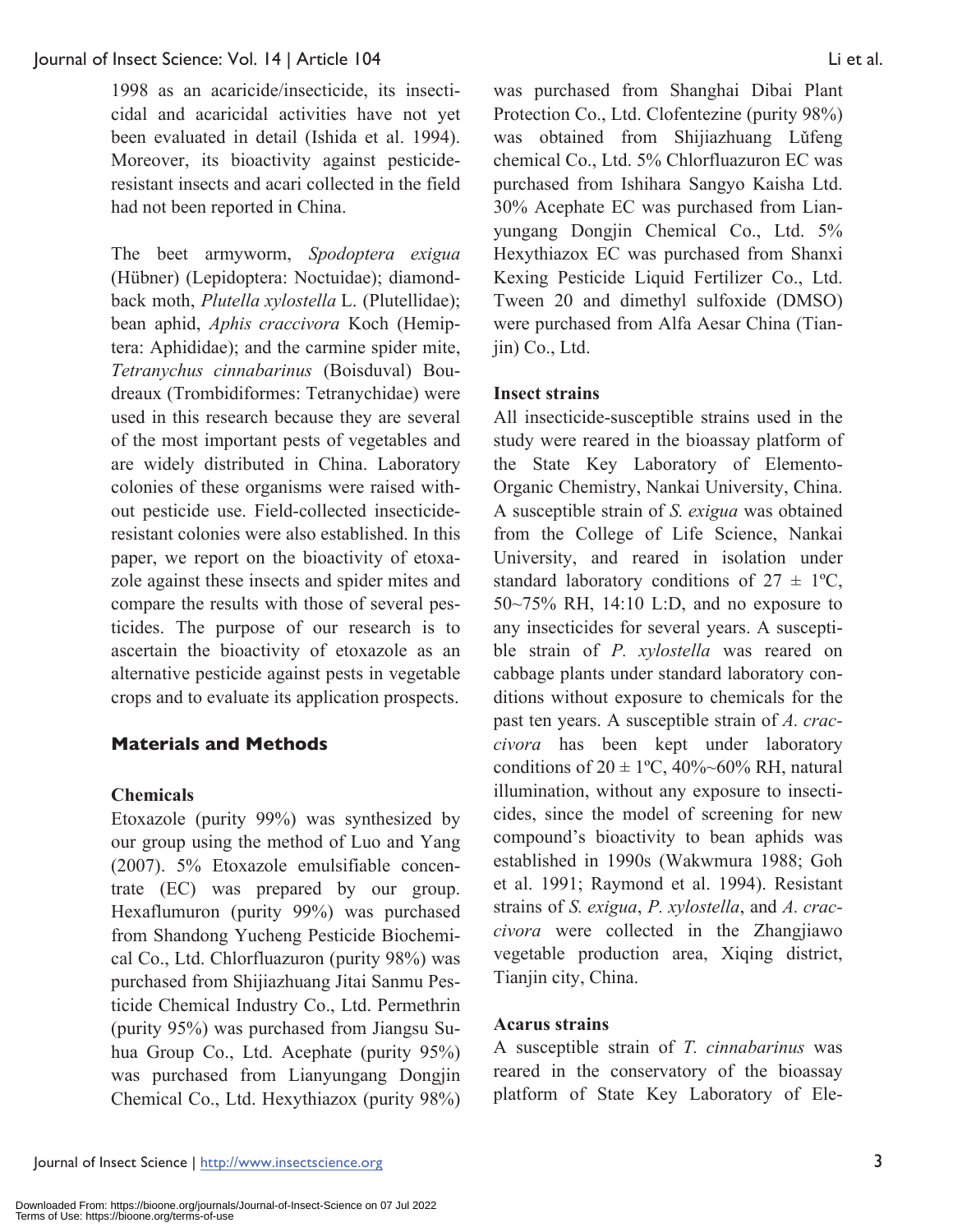mento-Organic Chemistry, Nankai University, with the standard conditions of  $24 \pm 2^{\circ}\text{C}$ , dry air and good aeration, with natural illumination and without exposure to any acaricides. To obtain mite eggs, 20 adult spider mites were placed on a leaf of the common bean plant, *Phaseolus vulgaris* L. (Fabales: Fabaceae), for 24 hours. The adult mites were removed after 80 eggs had been laid. To obtain young mites, the mite eggs were allowed to develop on the leaves for 6 days. Then, the leaves with young mites were placed on leaves of the test plants. The cultured conditions of adult mites, mite eggs, and young mites were the same (Wang et al. 2010). A resistant strain of *T. cinnabarinus* was collected in the field of the Institute of Plant Protection, Tianjin Academy of Agricultural Science, Wuqing district, Tianjin city, China.

#### **Bioassay against** *S. exigua* **and** *P. xylostella*

The bioactivity bioassay of etoxazole, hexaflumuron, and chlorfluazuron (including EC preparations) against *S. exigua* and *P. xylostella* were tested by the leaf-dip method. For each test sample, a stock solution at a concentration of 200 mg· $L^{-1}$  in DMSO was prepared and then diluted to the required series concentrations with water containing Tween-20. Leaf disks  $(5 \text{ cm} \times 1 \text{ cm})$  from fresh cabbage leaves were dipped into the test solution for 10 sec. After air-drying on a filter paper, the leaf disks were treated with the test compound and then placed individually into Petri dishes (7 cm diameter). Second-instar larvae were transferred individually into the Petri dishes. Infested leaves treated with water and DMSO were provided as controls. Six replicates (10 larvae per replicate) were performed. Percentage mortalities were evaluated four days after treatment in the culture conditions and corrected with Abbott's formula (Chen et al. 2007; Luo et al. 2007; Shang et al. 2010; Zhao et al. 2010).

#### **Bioassay against** *A. craccivora*

The insecticidal activities of etoxazole, permethrin, and acephate (including EC) against *A. craccivora* were assayed by a slightly modified FAO dip test. A stock solution in DMSO of a concentration of 200 mg $L^{-1}$  was prepared and then diluted to the required series concentrations with water containing Tween-20. Tender bean shoots with 60 healthy uniform apterous adults were dipped in the concentration series of the compounds for 5 sec and then air-dried. Infested leaves treated with water and DMSO were provided as controls. Each test was carried out in triplicate. The processes of all tests were performed under standard laboratory conditions. Percentage mortalities were evaluated four days after treatment and corrected with Abbott's formula (FAO 1979; Nauen et al. 2006).

## **Bioassay against** *T. cinnabarinus* **mite eggs and young mites**

The activity of etoxazole, hexythiazox, and clofentezine (including EC) against mite eggs and young mites was evaluated by the same procedure with a slightly modified FAO dip test. A stock solution in DMSO of a concentration of 200 mg· $L^{-1}$  was prepared and then diluted to the required series concentrations with water containing Tween-20. Spider mite eggs and young spider mites on leaves were prepared as described in acarus strains. There were about 80 spider mite eggs or young spider mites per leaf. The mite-infested plants were soaked in the series of compounds for 3 sec; then, the superfluous liquid was removed by shaking the plants. Infested leaves soaked in water and DMSO were provided as controls. Each test was carried out in triplicate. The processes of all tests were performed under standard laboratory conditions. After 10 days, the unhatched egg rates (%) were calculated and percentage mortality of young spider mites was evaluated and corrected using Ab-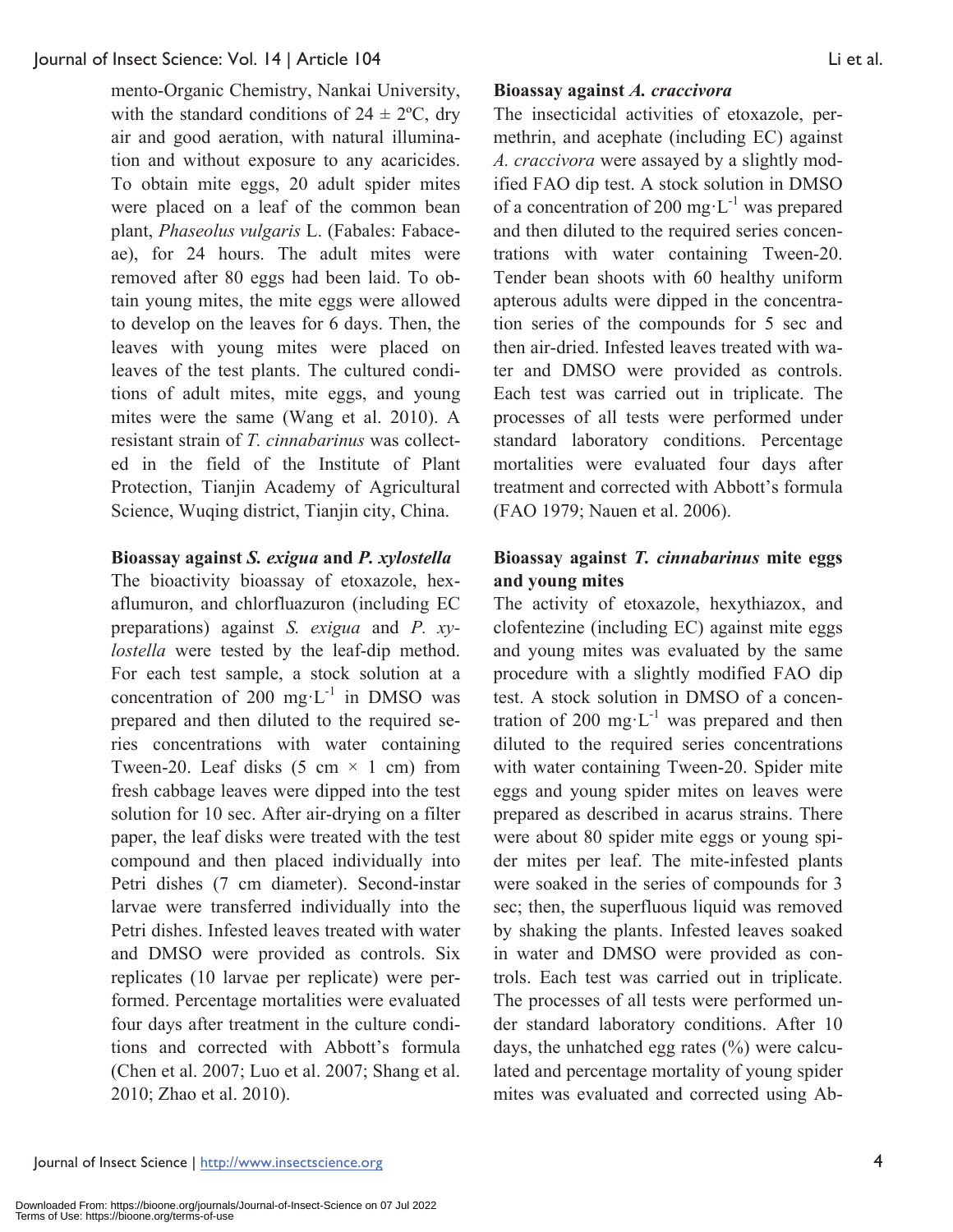bott's formula (Kuhn et al. 1992, 1993; Dai et al. 2008).

#### **Date analysis**

After all percentage mortalities were corrected with Abbott's formula, the results were expressed as the mean value of parallel experiments (Abbot 1925). That is to say, if the percentage mortality of the control was less than 5%, the result was directly used; but if the percentage mortality was less than 20%, the result was corrected by  $V=(X-Y)/X$ <sup>\*</sup>100  $(V = value of corrected mortality, X = livabil$ ity of the control,  $Y =$  livability of the treat), or the test was invalid. The  $LC_{50}$  value (median lethal concentration) was calculated using probit analysis of the concentration-dependent mortality dates performed with the statistical

software DPS v. 7.05 (Siegel 1988).

#### **Results and Discussion**

#### **Effects of insecticides against** *S. exigua*

The concentration-mortality curves as the bioassay results of these pesticides are presented in Figures 2 and 3. The  $LC_{50}$  values and the slope  $\pm$  SEM of these pesticides were calculated according to the bioassay concentrationresponse curve and are shown in Tables 1 and 2. Table 1 shows that etoxazole has potent insecticidal activity against the susceptible *S. exigua*, having a greater toxicity than hexaflumuron and chlorfluazuron. Furthermore, the toxicity of etoxazole EC was greater than that of etoxazole. The commercial 5% chlorfluazuron EC was tested for its





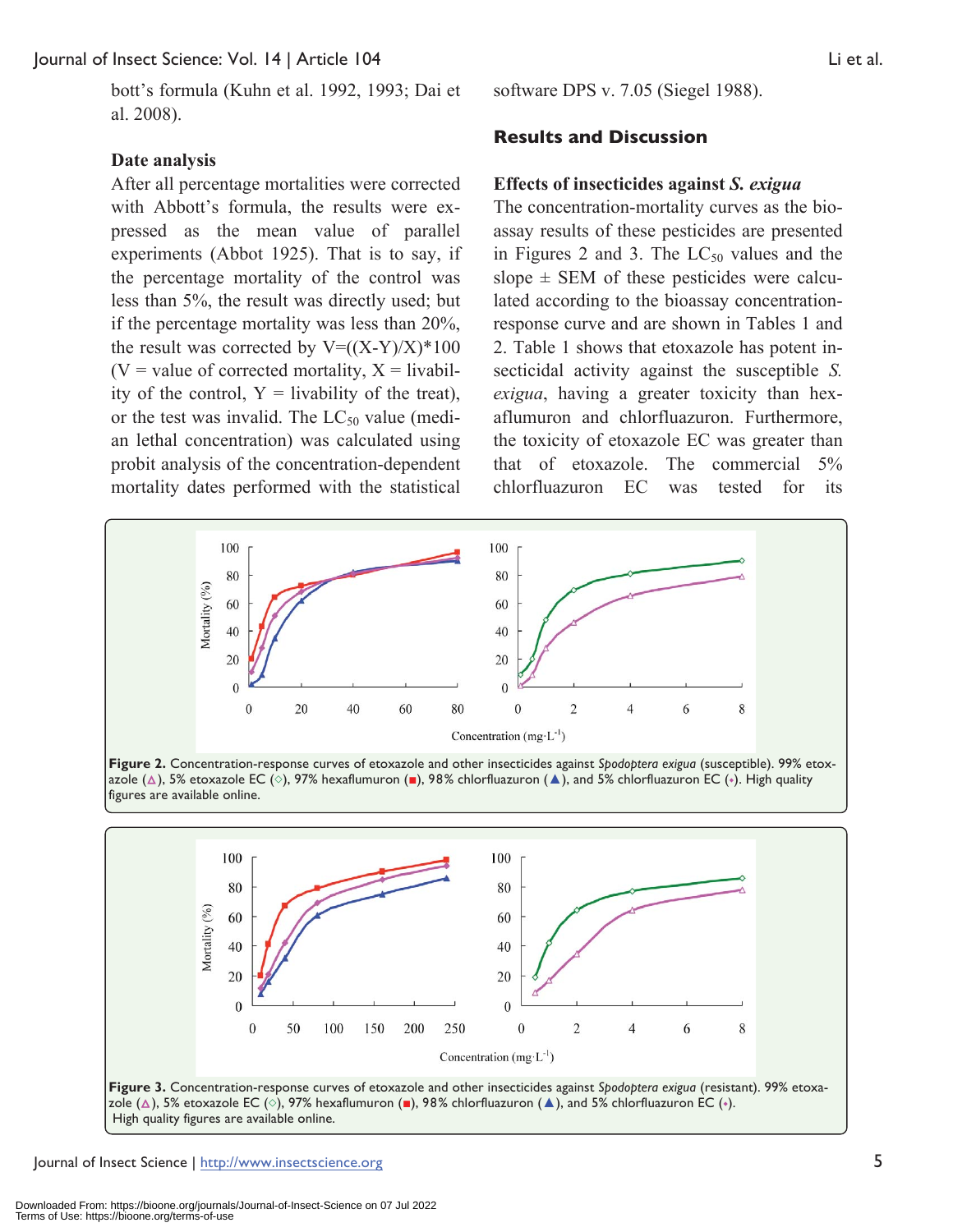| Table I. Insecticidal activities of etoxazole and other insecticides against susceptible Spodoptera exigua. |                 |                                 |           |                       |                             |  |
|-------------------------------------------------------------------------------------------------------------|-----------------|---------------------------------|-----------|-----------------------|-----------------------------|--|
| <b>Insecticides</b>                                                                                         | Slope ± SEM     | LC <sub>50</sub><br>$mg L^{-1}$ | <b>Rb</b> | 95% confidence limits | Toxicity ratio <sup>c</sup> |  |
| 99% etoxazole                                                                                               | $1.75 \pm 0.12$ | 2.49                            | 0.9932    | $2.18 - 2.85$         |                             |  |
| 97% hexaflumuron <sup>a</sup>                                                                               | $1.08 \pm 0.07$ | 6.01                            | 0.9930    | $5.05 - 7.17$         | $2.41 -$                    |  |
| 98% chlorfluazuron <sup>a</sup>                                                                             | $2.17 \pm 0.21$ | 16.97                           | 0.9868    | $14.11 - 20.40$       | $6.82 - 1$                  |  |
| 5% etoxazole EC                                                                                             | $1.46 \pm 0.19$ | 1.09                            | 0.9751    | $0.78 - 1.52$         |                             |  |
| 5% chlorfluazuron EC                                                                                        | $1.35 \pm 0.11$ | 9.67                            | 0.9905    | $7.91 - 11.82$        | $8.87 - 1$                  |  |

a Hexaflumuron and chlorfluazuron were the main benzoylphenylurea chitin biosynthesis inhibitors widely used in vegetables in China, used here as contrast pesticides.  $\overline{b}$  R, correlative coefficient.  $\overline{c}$  Toxicity ratio = ratio of LC<sub>50</sub> values, e.g. 2.41 = the value of 97% hexaflumuron / that of 99% etoxazole.

| Table 2. Insecticidal activities of etoxazole and other insecticides against resistant Spodoptera exigua. |                 |                      |                |               |                                                   |  |
|-----------------------------------------------------------------------------------------------------------|-----------------|----------------------|----------------|---------------|---------------------------------------------------|--|
| <b>Insecticides</b>                                                                                       | T Slope ± SEM   | $LC_{50}$<br>mg ·L-1 | R <sub>b</sub> |               | 95% confidence limits Toxicity ratio <sup>c</sup> |  |
| 99% etoxazole                                                                                             | $1.97 \pm 0.14$ | 3.01                 | 0.9947         | 2.69-3.36     |                                                   |  |
| 97% hexaflumuron <sup>a</sup>                                                                             | $1.86 \pm 0.15$ | 26.78                | 0.9932         | 23.61-30.38   | $8.90 - 1$                                        |  |
| 98% chlorfluazuron <sup>a</sup>                                                                           | $1.91 \pm 0.17$ | 65.67                | 0.9920         | 56.75-76.00   | $21.82 - 1$                                       |  |
| 5% etoxazole EC                                                                                           | $1.80 \pm 0.16$ | 1.41                 | 0.9926         | $1.23 - 1.60$ |                                                   |  |
| 5% chlorfluazuron EC                                                                                      | $2.18 + 0.05$   | 47.80                | 0.9995         | 46.43-49.21   | $33.90 - 1$                                       |  |

a Hexaflumuron and chlorfluazuron were the main benzoylphenylurea chitin biosynthesis inhibitors widely used in vegetables in China, used here as contrast pesticides.  $b$  R, correlative coefficient.  $c$  Toxicity ratio = ratio of LC<sub>50</sub> values, e.g. 8.90 = the value of 97% hexaflumuron / that of 99% etoxazole.

insecticidal activity and compared with 5% etoxazole EC. It was found that the toxicity of 5% etoxazole EC against *S. exigua* greater than that of chlorfluazuron EC.

The  $LC_{50}$  values of etoxazole, hexaflumuron, chlorfluazuron, 5% etoxazole EC, and 5% chlorfluazuronEC against the resistant strain of *S. exigua* are shown in Table 2, which shows that the resistant strain had almost no resistance against etoxazole and 5% etoxazole EC; however, it was resistant to the other pesticides. The toxicity of etoxazole against the resistant strain was greater than that of those of hexaflumuron and chlorfluazuron. Accordingly, the toxicity of 5% etoxazole EC greater than that of 5% chlorfluazuron EC.

### **Effects of insecticides against** *P. xylostella*

The concentration-mortality curves as the bioassay results of these pesticides are presented in Figures 4 and 5. The  $LC_{50}$  values and the slope  $\pm$  SEM of these pesticides were calculated according to the bioassay concentrationresponse curve and are presented in Tables 3 and 4. The  $LC_{50}$  value of etoxazole was less than the  $LC_{50}$  values of hexaflumuron and chlorfluazuron against *P. xylostella* (Table 3). Hence, the toxicity of etoxazole was greater than the toxicities of hexaflumuron and chlorfluazuron. The toxicity of 5% etoxazole was greater than that of etoxazole. The commercial 5% chlorfluazuron EC was tested for its insecticidal activity compared with 5% etoxazole EC. It was found that the toxicity of 5% chlorfluazuron EC against *P. xylostella*  was greater than that of 5% chlorfluazuron EC.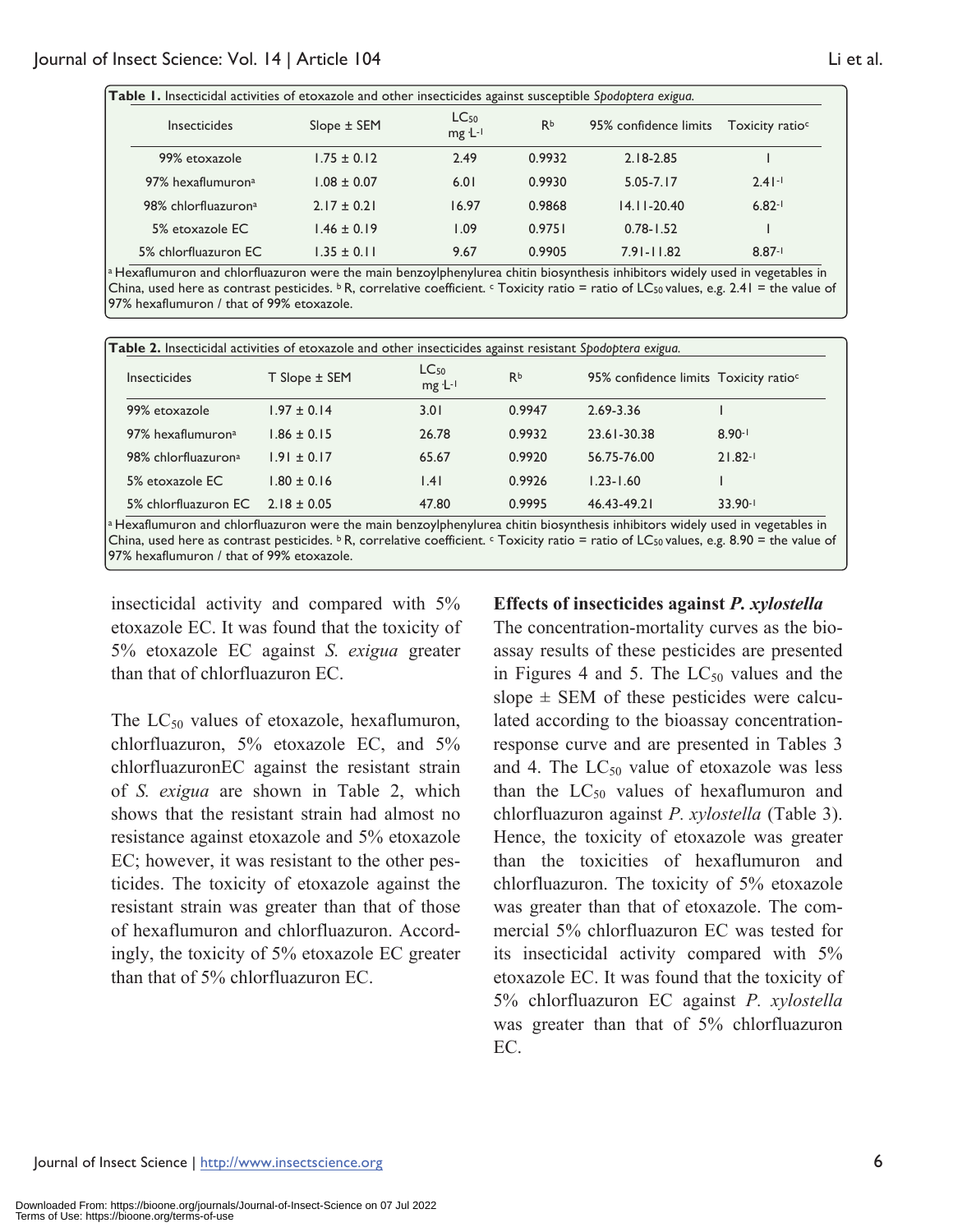

**Figure 4.** Concentration-response curves of etoxazole and other insecticides against *Plutella xylostella* (susceptible). 99% etoxazole (), 5% etoxazole EC (**◇**), 97% hexaflumuron (**■**), 98% chlorfluazuron (**▲**), and 5% chlorfluazuron EC (**◆**). High quality figures are available online.



**Figure 5.** Concentration-response curves of etoxazole and other insecticides against *Plutella xylostella* (resistant). 99% etoxazole (), 5% etoxazole EC (**◇**), 97% hexaflumuron (**■**), 98% chlorfluazuron (**▲**), and 5% chlorfluazuron EC (**◆**). High quality figures are available online.

| <b>Insecticides</b>           | $Slope \pm SEM$ | LC <sub>50</sub><br>$mg L^{-1}$ | <b>Rb</b> |                | 95% confidence limits Toxicity ratio <sup>c</sup> |
|-------------------------------|-----------------|---------------------------------|-----------|----------------|---------------------------------------------------|
| 99% etoxazole                 | $1.48 \pm 0.02$ | 3.61                            | 0.9997    | $3.52 - 3.71$  |                                                   |
| 97% hexaflumuron <sup>a</sup> | $1.48 \pm 0.10$ | 7.80                            | 0.9929    | $6.56 - 9.26$  | $2.16 - 1$                                        |
| 98% chlorfluazurona           | $1.73 \pm 0.14$ | 21.93                           | 0.9902    | 18.74-25.66    | $6.07 - 1$                                        |
| 5% etoxazole EC               | $1.40 \pm 0.03$ | 2.23                            | 0.9993    | $2.14 - 2.32$  |                                                   |
| 5% chlorfluazuron EC          | $1.42 \pm 0.09$ | 11.25                           | 0.9937    | $9.53 - 13.29$ | $5.04 - 1$                                        |

China, used here as contrast pesticides.  $b R$ , correlative coefficient.  $c$  Toxicity ratio = ratio of LC<sub>50</sub> values, e.g. 2.16 = the value of 97% hexaflumuron / that of 99% etoxazole.

The  $LC_{50}$  values of etoxazole, hexaflumuron, chlorfluazuron, 5% etoxazole EC, and 5% chlorfluazuron EC against the resistant strain of *P. xylostella* are shown in Table 4. The results show that the resistant strain had low levels of resistance to etoxazole and 5% etoxazole EC, however, they were resistant to the other pesticides. The toxicity of etoxazole

against the resistant strain was greater than that of hexaflumuron and chlorfluazuron. Accordingly, the toxicity of 5% etoxazole EC was greater than that of 5% chlorfluazuron EC.

Journal of Insect Science | http://www.insectscience.org 7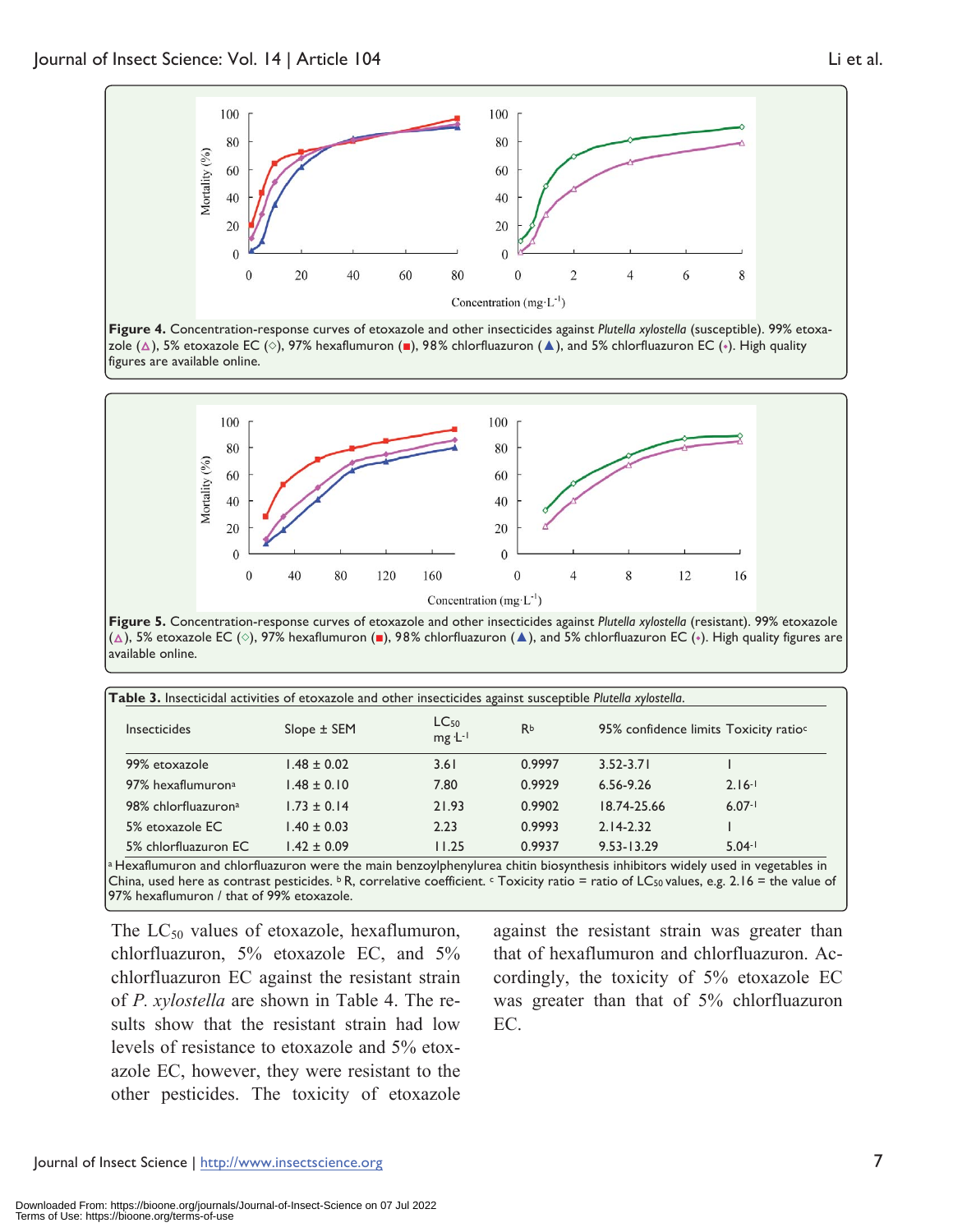| Table 4. Insecticidal activities of etoxazole and other insecticides against resistant Plutella xylostella. |                 |                             |                |               |                                                   |  |
|-------------------------------------------------------------------------------------------------------------|-----------------|-----------------------------|----------------|---------------|---------------------------------------------------|--|
| <b>Insecticides</b>                                                                                         | Slope ± SEM     | LC <sub>50</sub><br>mg ·L-1 | R <sub>b</sub> |               | 95% confidence limits Toxicity ratio <sup>c</sup> |  |
| 99% etoxazole                                                                                               | $2.10 \pm 0.06$ | 4.99                        | 0.9988         | $4.77 - 5.22$ |                                                   |  |
| 97% hexaflumuron <sup>a</sup>                                                                               | $1.78 \pm 0.10$ | 30.24                       | 0.9970         | 27.95-32.72   | $6.06 - 1$                                        |  |
| 98% chlorfluazurona                                                                                         | $2.44 \pm 0.11$ | 71.31                       | 0.9972         | 67.91-74.89   | $14.29 - 1$                                       |  |
| 5% etoxazole EC                                                                                             | $1.85 \pm 0.04$ | 3.54                        | 0.9996         | $3.42 - 3.67$ |                                                   |  |
| 5% chlorfluazuron EC                                                                                        | $2.14 \pm 0.05$ | 56.53                       | 0.9989         | 54.41-58.74   | $15.97 - 1$                                       |  |

a Hexaflumuron and chlorfluazuron were the main benzoylphenylurea chitin biosynthesis inhibitors widely used in vegetables in China, used here as contrast pesticides.  $\frac{b}{c}R$ , correlative coefficient.  $\frac{c}{c}T$  coxicity ratio = ratio of LC<sub>50</sub> values, e.g. 6.06 = the value of 97% hexaflumuron / that of 99% etoxazole.



**Figure 6.** Concentration-response curves of etoxazole and other insecticides against *Aphis craccivora* (susceptible). 99% etoxazole (), 5% etoxazole EC (**◇**), 95% permethrin (**■**), 95% acephate (**▲**), and 30% acephate EC (**◆**). High quality figures are available online.



#### **Effects of insecticides against** *A. craccivora*

The mortality rates of etoxazole, permethrin, and acephate against the susceptible strain of *A. craccivora* were assayed. The concentration-mortality curves as the bioassay results of these pesticides are presented in Figures 6 and 7. The LC<sub>50</sub> values and the slope  $\pm$  SEM of these pesticides were calculated according to the bioassay concentration-response curve and are presented in Tables 5 and 6. The toxicity of etoxazole was greater than the toxicities of permethrin and acephate. Hence, etoxazole has high insecticidal activity against *A. craccivora*. The toxicity of 5% etoxazole EC against *A. craccivora* was greater than that of etoxazole. The commercial 30% acephate EC was bioassayed for its insecticidal activity compared to 5% etoxazole EC. It was found that the toxicity 30% acephate EC was less than that of of 5% etoxazole EC.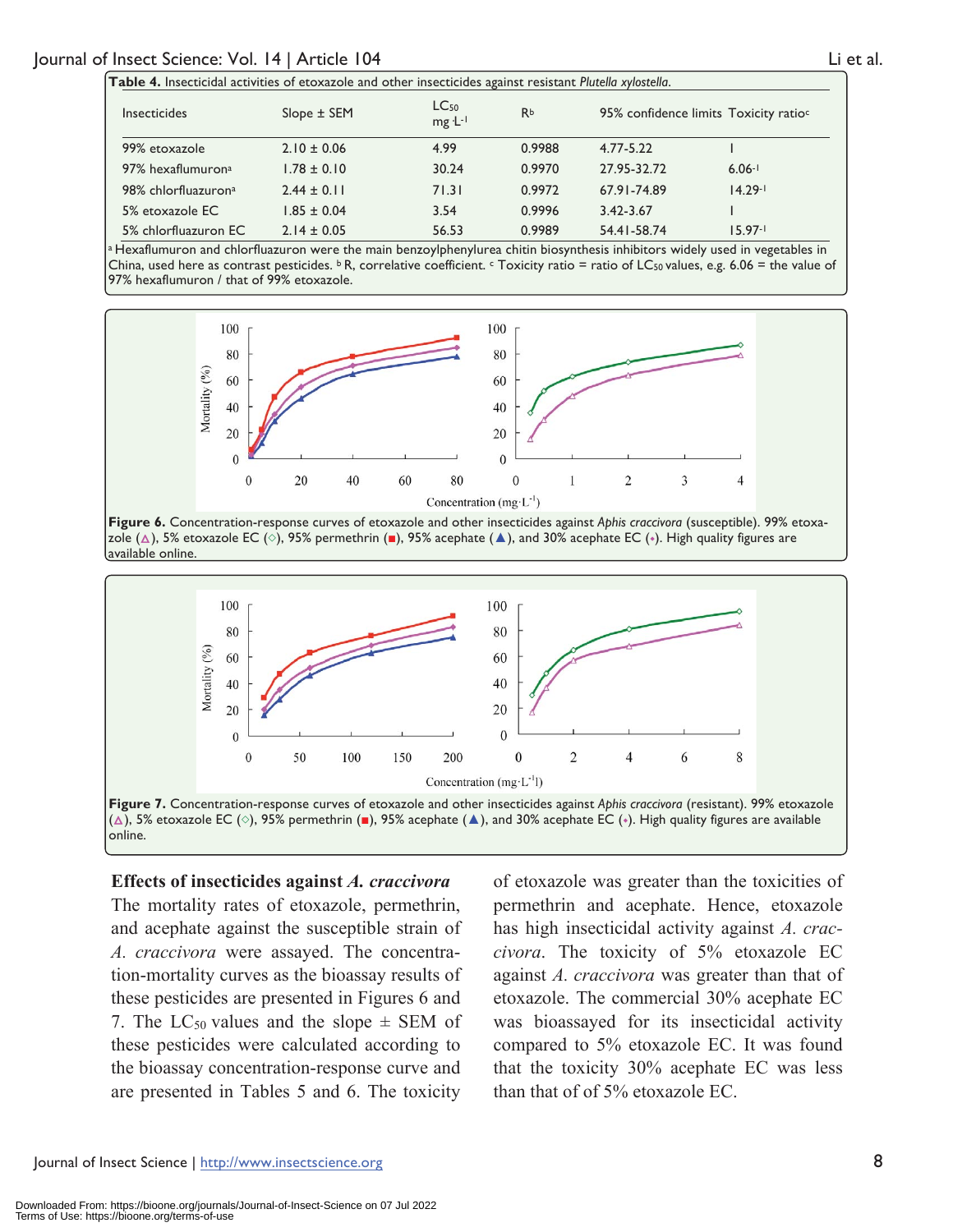| Table 5. Insecticidal activities of etoxazole and other insecticides against susceptible Aphis craccivora.                         |                 |                          |           |                 |                                                   |  |
|------------------------------------------------------------------------------------------------------------------------------------|-----------------|--------------------------|-----------|-----------------|---------------------------------------------------|--|
| Insecticides                                                                                                                       | $Slope \pm SEM$ | $LC_{50}$<br>$mg L^{-1}$ | <b>Rb</b> |                 | 95% confidence limits Toxicity ratio <sup>c</sup> |  |
| 99% etoxazole                                                                                                                      | $1.52 \pm 0.04$ | 1.15                     | 0.9992    | $1.09 - 1.20$   |                                                   |  |
| 95% permethrin <sup>a</sup>                                                                                                        | $1.46 \pm 0.12$ | 11.92                    | 0.9898    | $9.63 - 14.77$  | $10.37 - 1$                                       |  |
| 95% acephate <sup>a</sup>                                                                                                          | $1.61 \pm 0.08$ | 24.25                    | 0.9967    | 22.10-26.60     | $21.09 - 1$                                       |  |
| 5% etoxazole EC                                                                                                                    | $1.20 \pm 0.07$ | 0.51                     | 0.9955    | $0.45 - 0.58$   |                                                   |  |
| 30% acephate EC<br>the contract of the contract of the contract of the contract of the contract of the contract of the contract of | $1.59 \pm 0.03$ | 17.69                    | 0.9995    | $17.09 - 18.31$ | $34.67 -$                                         |  |

a Permethrin and acephate were the insecticides widely used in vegetables in China, used here as contrast insecticides. **b** R, correlative coefficient.  $\epsilon$  Toxicity ratio = ratio of LC<sub>50</sub> values, e.g. 10.37 = the value of 95% permethrin / that of 99% etoxazole.

| Table 6. Insecticidal activities of etoxazole and other insecticides against resistant Aphis craccivora. |                 |                                 |        |               |                                                   |  |
|----------------------------------------------------------------------------------------------------------|-----------------|---------------------------------|--------|---------------|---------------------------------------------------|--|
| <i>Insecticides</i>                                                                                      | $Slope \pm SEM$ | LC <sub>50</sub><br>$mg L^{-1}$ | Rb     |               | 95% confidence limits Toxicity ratio <sup>c</sup> |  |
| 99% etoxazole                                                                                            | $1.45 \pm 0.11$ | 1.70                            | 0.9940 | $1.47 - 1.96$ |                                                   |  |
| 95% permethrin <sup>a</sup>                                                                              | $1.39 \pm 0.06$ | 35.81                           | 0.9984 | 33.67-38.09   | $21.06 -$                                         |  |
| 95% acephate <sup>a</sup>                                                                                | $1.49 \pm 0.02$ | 71.19                           | 0.9997 | 69.48-72.93   | $41.88 - 1$                                       |  |
| 5% etoxazole EC                                                                                          | $1.55 \pm 0.02$ | 1.11                            | 0.9998 | $1.08 - 1.13$ |                                                   |  |
| $ 30\%$ acephate EC                                                                                      | $1.60 \pm 0.09$ | 54.30                           | 0.9968 | 49.53-59.52   | 48.92-1                                           |  |

a Permethrin and acephate were the insecticides widely used in vegetables in China, used here as contrast insecticides.  $\frac{b}{R}$ , correlative coefficient.  $\epsilon$  Toxicity ratio = ratio of LC<sub>50</sub> values, e.g. 21.06 = the value of 95% permethrin / that of 99% etoxazole.



quality figures are available online.

The  $LC_{50}$  values of etoxazole, permethrin, acephate, 5% etoxazole EC, and 30% acephate EC against the resistant strain of *A. craccivora* are shown in Table 6. It is evident from these data that the resistant aphid strain was not resistant to etoxazole and 5% etoxazole EC; however, it was resistant to the other pesticides. The toxicity of etoxazole against *A. craccivora* was greater than the toxicities of permethrin and acephate. Accordingly, the toxicity of 5% etoxazole EC was great than that of 30% acephate EC.

## **Effects of pesticides against** *T. cinnabarinus* **nymphs**

The mortality rates of etoxazole, hexythiazox, and clofentezine against nymphs of the *T. cinnabarinus* were assayed. The concentrationmortality curves as the bioassay results of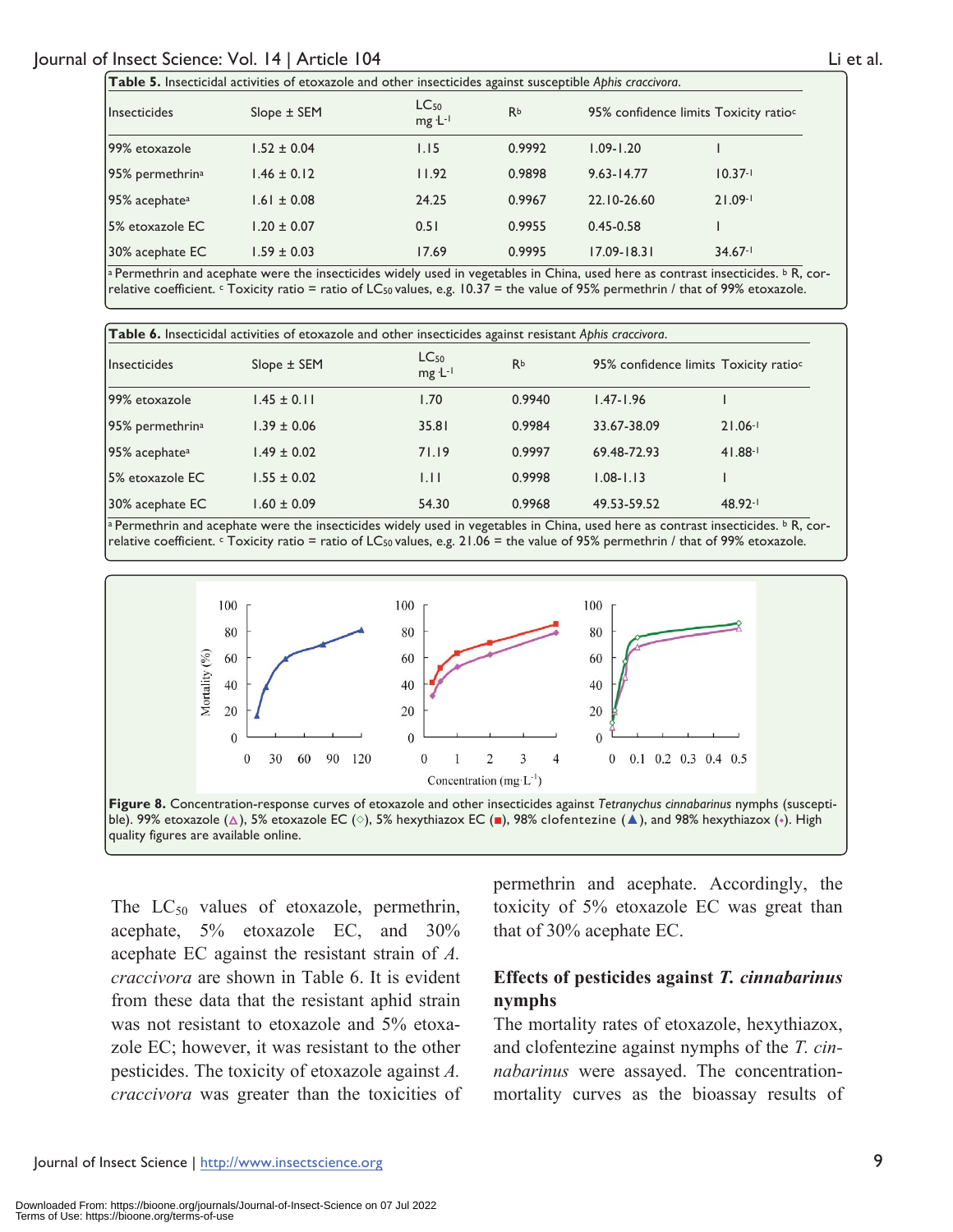100



**Figure 9.** Concentration-response curves of etoxazole and other insecticides against *Tetranychus cinnabarinus* nymphs (resistant). 99% etoxazole ( $\Delta$ ), 5% etoxazole EC ( $\circ$ ), 5% hexythiazox EC (■), 98% clofentezine (▲), and 98% hexythiazox (◆). High quality figures are available online.

| Acaricides                    | $Slope \pm SEM$ | $LC_{50}$<br>mg ·L-1 | <b>Rb</b> | 95% confidence<br>interval | <b>Toxicity</b><br>ratioc |
|-------------------------------|-----------------|----------------------|-----------|----------------------------|---------------------------|
| 99% etoxazole                 | $0.93 \pm 0.09$ | 0.052                | 0.9850    | $0.034 - 0.080$            |                           |
| 98% hexythiazox <sup>a</sup>  | $1.03 \pm 0.08$ | 0.80                 | 0.9900    | 0.68-0.95                  | $15.38 - 1$               |
| 98% clofentezine <sup>a</sup> | $1.66 \pm 0.13$ | 34.46                | 0.9907    | 29.94-39.67                | $662.69 - 1$              |
| 5% etoxazole EC               | $0.93 \pm 0.13$ | 0.032                | 0.9718    | $0.018 - 0.058$            |                           |
| 5% hexythiazox EC             | $1.01 \pm 0.08$ | 0.45                 | 0.9906    | $0.37 - 0.55$              | $14.06 -$                 |

Hexythiazox and clofentezine were the acaricides widely used in vegetables in China, used here as contrast relative coefficient. c Toxicity ratio = ratio of LC50 values, e.g. 15.38 = the value of 98% hexythiazox / that of 99% etoxazole.

| Acaricides                    | Table 8. Acaricidal activities of etoxazole and other acaricides against resistant Tetranychus cinnabarinus nymphs.<br>Slope ± SEM | LC <sub>50</sub><br>$mg L^{-1}$ | <b>Rb</b> | 95% confidence in-<br>terval | Toxicity rati-<br>O <sup>c</sup> |
|-------------------------------|------------------------------------------------------------------------------------------------------------------------------------|---------------------------------|-----------|------------------------------|----------------------------------|
| 99% etoxazole                 | $0.78 \pm 0.06$                                                                                                                    | 0.089                           | 0.9932    | $0.066 - 0.12$               |                                  |
| 98% hexythiazox <sup>a</sup>  | $1.25 \pm 0.17$                                                                                                                    | 4.06                            | 0.9823    | $2.99 - 5.51$                | $45.62 - 1$                      |
| 98% clofentezine <sup>a</sup> | $1.68 \pm 0.11$                                                                                                                    | 77.33                           | 0.9956    | 69.87-85.58                  | 868.88-1                         |
| 5% etoxazole EC               | $0.84 \pm 0.08$                                                                                                                    | 0.064                           | 0.9912    | 0.045-0.092                  |                                  |
| 5% hexythiazox EC             | $1.34 \pm 0.11$                                                                                                                    | 2.30                            | 0.9907    | $1.84 - 2.88$                | $35.94 - 1$                      |

a Hexythiazox and clofentezine were the acaricides widely used in vegetables in China, used here as contrast acaricides. b R, correlative coefficient. C Toxicity ratio = ratio of LC<sub>50</sub> values, e.g. 45.62 = the value of 98% hexythiazox / that of 99% etoxazole.

these pesticides are shown in Figures 8 and 9. The  $LC_{50}$  values and the slope  $\pm$  SEM of these pesticides were calculated according to the bioassay concentration-response curve and are given in Tables 7 and 8. The  $LC_{50}$  value of etoxazole was less than the  $LC_{50}$  values of hexythiazox and clofentezine against *T. cinnabarinus* nymphs (Table 7). The toxicity of etoxazole was greater than the toxicities of hexythiazox and clofentezine. The toxicity of 5% etoxazole EC was greater than that of

etoxazole. The commercial 5% hexythiazox EC was tested for its acaricidal activity and compared with 5% etoxazole EC. It was found that the toxicity of 5% hexythiazox EC was less than that of 5% etoxazole EC.

The  $LC_{50}$  values of etoxazole, hexythiazox, clofentezine, 5% etoxazole EC, and 5% hexythiazox EC against the resistant strain of *T. cinnabarinus* are shown in Table 8. It is evident that the resistant strain had almost no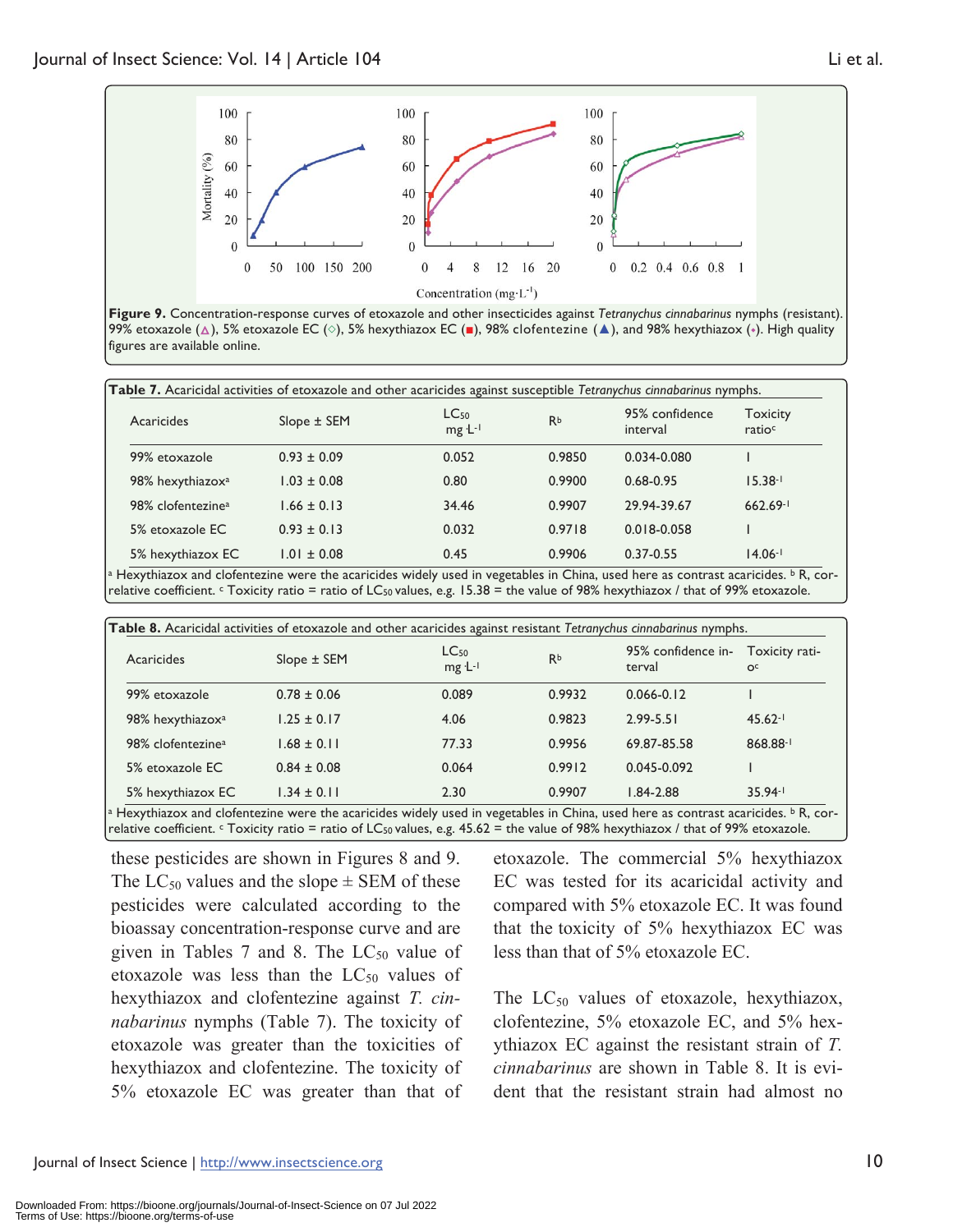

**Figure 10.** Concentration-response curves of etoxazole and other insecticides against *Tetranychus cinnabarinus* eggs (susceptible). 99% etoxazole (△), 5% etoxazole EC (◇), 5% hexythiazox EC (■), 98% clofentezine (▲), and 98% hexythiazox (◆). High quality figures are available online.



**Figure 11.** Concentration-response curves of etoxazole and other insecticides against *Tetranychus cinnabarinus* eggs (resistant). 99% etoxazole ( $\Delta$ ), 5% etoxazole EC ( $\diamond$ ), 5% hexythiazox EC ( $\blacksquare$ ), 98% clofentezine ( $\blacktriangle$ ), and 98% hexythiazox ( $\diamond$ ). High quality figures are available online.

|                              |                 |                                 |           | Table 9. Acaricidal activities of etoxazole and other acaricides against susceptible Tetranychus cinnabarinus eggs. |                             |
|------------------------------|-----------------|---------------------------------|-----------|---------------------------------------------------------------------------------------------------------------------|-----------------------------|
| Acaricides                   | $Slope \pm SEM$ | LC <sub>50</sub><br>$mg L^{-1}$ | <b>Rb</b> | 95% confidence inter-<br>val                                                                                        | Toxicity ratio <sup>c</sup> |
| 99% etoxazole                | $0.64 \pm 0.03$ | 0.028                           | 0.9967    | $0.023 - 0.034$                                                                                                     |                             |
| 98% hexythiazox <sup>a</sup> | $0.84 \pm 0.08$ | 0.15                            | 0.9853    | $0.11 - 0.20$                                                                                                       | $5.36 - 1$                  |
| 98%clofentezine <sup>a</sup> | $1.41 \pm 0.05$ | 16.01                           | 0.9980    | $14.95 - 17.14$                                                                                                     | 571.79-1                    |
| 5% etoxazole EC              | $0.64 \pm 0.03$ | 0.011                           | 0.9960    | $0.0087 - 0.014$                                                                                                    |                             |
| 5%hexythiazox EC             | $0.92 \pm 0.07$ | 0.06                            | 0.9917    | 0.050-0.084                                                                                                         | $5.45 - 1$                  |

Hexythiazox and clofentezine were the acaricides widely used in vegetables in China, used here as contrast acaricides relative coefficient. c Toxicity ratio = ratio of LC50 values, e.g. 5.36 = the value of 98% hexythiazox / that of 99% etoxazole.

resistance against etoxazole and 5% etoxazole EC; however, it was resistant against the other pesticides. The toxicity of etoxazole against resistant *T. cinnabarinus* was greater than the toxicities of hexythiazox and clofentezine. Accordingly, the toxicity of 5% etoxazole EC was great than that of 5% hexythiazox EC.

## **Effects of pesticides against** *T. cinnabarinus* **eggs**

The effects of etoxazole, hexythiazox, and clofentezine against eggs of the susceptible strain of the mite *T. cinnabarinus* were assayed. The concentration-mortality curves as the bioassay results of these acaricides are shown in Figures 10 and 11. The  $LC_{50}$  values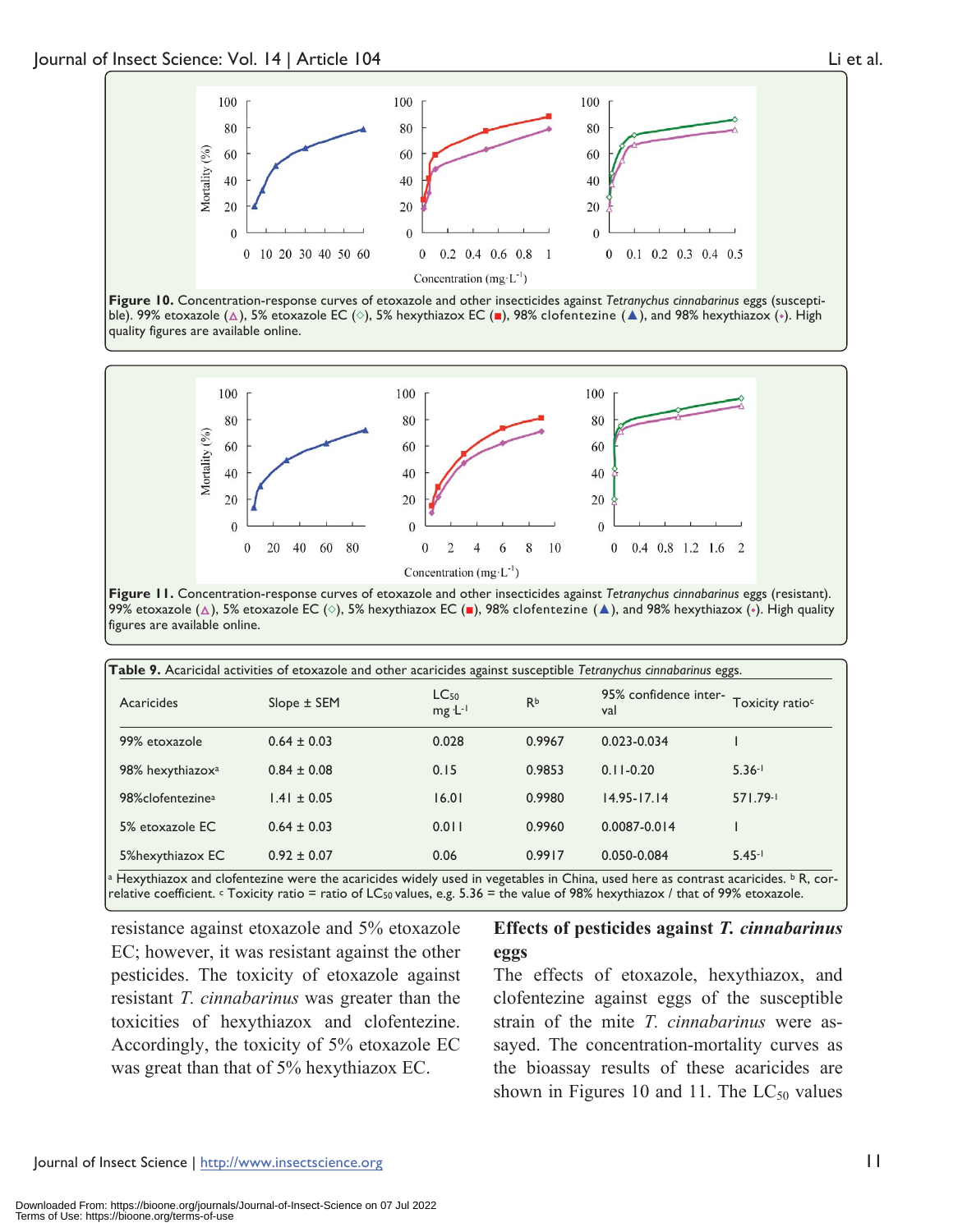| Acaricides                    | $Slope \pm SEM$ | $LC_{50}$<br>mg ·L-1 | <b>Rb</b> | 95% confidence inter- Toxicity ratios<br>val |              |
|-------------------------------|-----------------|----------------------|-----------|----------------------------------------------|--------------|
| 99% etoxazole                 | $0.75 \pm 0.10$ | 0.038                | 0.9718    | $0.019 - 0.077$                              |              |
| 98% hexythiazox <sup>a</sup>  | $1.45 \pm 0.04$ | 3.61                 | 0.9989    | 3.39-3.83                                    | $95 - 1$     |
| 98% clofentezine <sup>a</sup> | $1.26 \pm 0.07$ | 31.60                | 0.9948    | 27.76-35.968                                 | $831.58 - 1$ |
| 5% etoxazole EC               | $0.87 \pm 0.11$ | 0.026                | 0.9779    | $0.013 - 0.051$                              |              |
| 5%hexythiazox EC              | $1.51 \pm 0.03$ | 2.41                 | 0.9994    | $2.31 - 2.51$                                | $92.70 - 1$  |

and the slope  $\pm$  SEM of these pesticides were calculated according to the bioassay concentration-response curve and are presented in Tables 9 and 10. The  $LC_{50}$  value of etoxazole was les than the  $LC_{50}$  values of hexythiazox and clofentezine against spider mite eggs (Table 9). The toxicity of etoxazole was greater than the toxicities of hexythiazox and clofentezine. The toxicity of 5% etoxazole EC was greater than that of etoxazole. The commercial 5% hexythiazox EC was tested for its acaricidal activity and compared with 5% etoxazole EC. It was found that the toxicity of 5% etoxazole EC against spider mite eggs was great than that of 5% hexythiazox EC.

The  $LC_{50}$  effects of etoxazole, hexythiazox, clofentezine, 5% etoxazole EC, and 5% hexythiazox EC against the resistant strain of *T. cinnabarinus* are shown in Table 10. It is evident that the resistant strain had almost no resistance to etoxazole and 5% etoxazole EC; however, it was resistant against the other pesticides. The toxicity of etoxazole against spider mite nymphs from the field was greater than the toxicities of hexythiazox and clofentezine. Accordingly, the toxicity of 5% etoxazole EC was greater than that of 5% hexythiazox EC.

In conclusion, it was seen that etoxazole is an effective insecticide/acaricide. On the basis of bioactive results, 5% etoxazole EC was an excellent formulation alternative to etoxazole applied in vegetable fields. Furthermore, etoxazole combined with other insecticides/acaricides in vegetables can be used to achieve integrated pest management. Consequently, etoxazole is a suitable biorational alternative to traditional, highly toxic pesticides, with important significance to vegetable crop protection from insects and acari in China.

## **Acknowledgements**

We greatly acknowledge financial support for this work from the National 12th Five-year Key Technology R&D Program (2011BAE06B08-04).

## **References**

Abbott WS. 1925. A method of computing the effectiveness of an insecticide. *Journal of Economic Entomology* 18: 265-267.

Asahara M, Uesugi R, Osakabe MH. 2008. Linkage between one of the polygenic hexythiazox resistance genes and an etoxazole resistance gene in the twospotted spider mite (Acari: Tetranychidae). *Journal of Economic Entomology* 101: 1704-1710.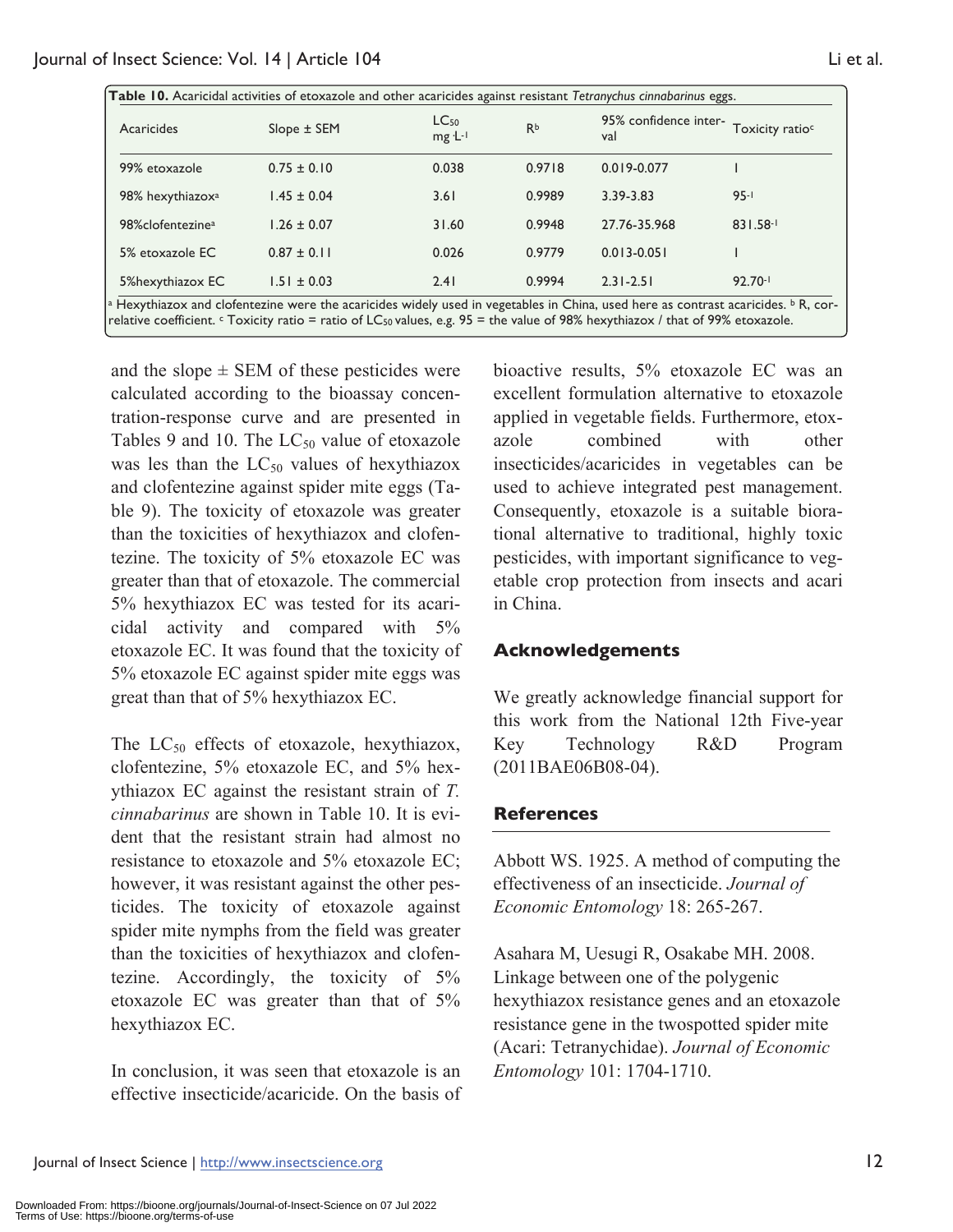Chen L, Huang ZQ, Wang QM, Shang J, Huang RQ, Bi FC. 2007. Insecticidal benzoyl phenylurea-S-carbamate: a new propesticide with two effects of both benzoylphenylureas and carbamates. *Journal of Agricultural and Food Chemistry* 55: 2659-2663.

Dai H, Li YQ, Du D, Qin X, Zhang X, Yu HB, Fang JX. 2008. Synthesis and biological activities of novel pyrazole oxime derivatives containing a 2-chloro-5-thiazolyl moiety. *Journal of Agricultural and Food Chemistry* 56: 10805-10810.

FAO. 1979. Recommended methods for the detection and measurement of resistance of agricultural pests to pesticides: method for adult aphids; FAO method 17. *FAO Plant Protection Bulletin* 18, 6.

Goh HG, Choi YM, Choi KM. 1991. Effect of rearing generation and extract of host plant on the oviposition of beet armyworm, *Spodoptera exigua* (Hubner) (Lepidoptera : Noctuidae). *The Research Reports of the Rural Development Administration* 33: 48-52.

Hirose T, Kisida H, Saito S, Fujimoto H. 1996. *Oxazoline derivative, its production and its use*. US patent 5556867.

Ishida T, Suzuki J, Tsukidate Y, Mori Y. 1994. YI-5301, a novel oxazoline acaricide. *Proceedings, Brighton Crop Protection Conference – Pests and Diseases,* BCPC, Farnham, Surrey, pp. 37–44.

Kuhn DG, Donovan SF, Furch JA. 1992. *N-Aminoalkylcarbo-nyloxylpyrrole insecticidal, acaricidal and molluscicidal agents*. US Patent 5286743.

Kuhn DG, Kameswaran V. 1993. *Insecticidal, acaricidal and molluscicidal 1-* *(Substituted)thioalkylpyrrole*s. US Patent 5302383.

Kyprianou M. 2005. COMMISSION DIRECTIVE 2005/34/EC of 17 May 2005. *Official Journal of the European Union* 125/5-7.

Lee SY, Ann KS, Kim CS, Shin SC, Kim GH. 2004. Inheritance and stability of etoxazole resistance in twospotted spider mite, *Tetranychus urticae*, and its cross resistance. *Korean Journal of Applied Entomology* 43: 43-48.

Luo YP, Yang GF. 2007. Discovery of a new insecticide lead by optimizing a target-diverse scaffold: tetrazolinone derivatives. *Bioorganic & Medicinal Chemistry* 15: 1716-1724.

Nauen R, Smagghe G. 2006. Mode of action of etoxazole. *Pest Management Science* 62:379-382.

Nauen R, Smagghe G. 2006. Mode of action of etoxazole. *Pest Management Science* 62: 379-382.

Oberlander H, Silhacek DL. 1998. Mode of action of insect growth regulators in lepidopteran tissue culture. *Pesticide Science*  54: 300-302.

Qian XH. 1996. Molecular modeling study on the structure-activity relationship of substituted dibenzoyl-1-tert-butylhydrazines and their structural similarity to 20 hydroxyecdysone. *Journal of Agricultural and Food Chemistry* 44: 1538-1542.

Raymond M, Marquine M. 1994. Evolution of insecticide resistance in *Culex pipiens* polulations: the Corsican paradox. *Journal of Evolutionary Biology* 7: 315-337.